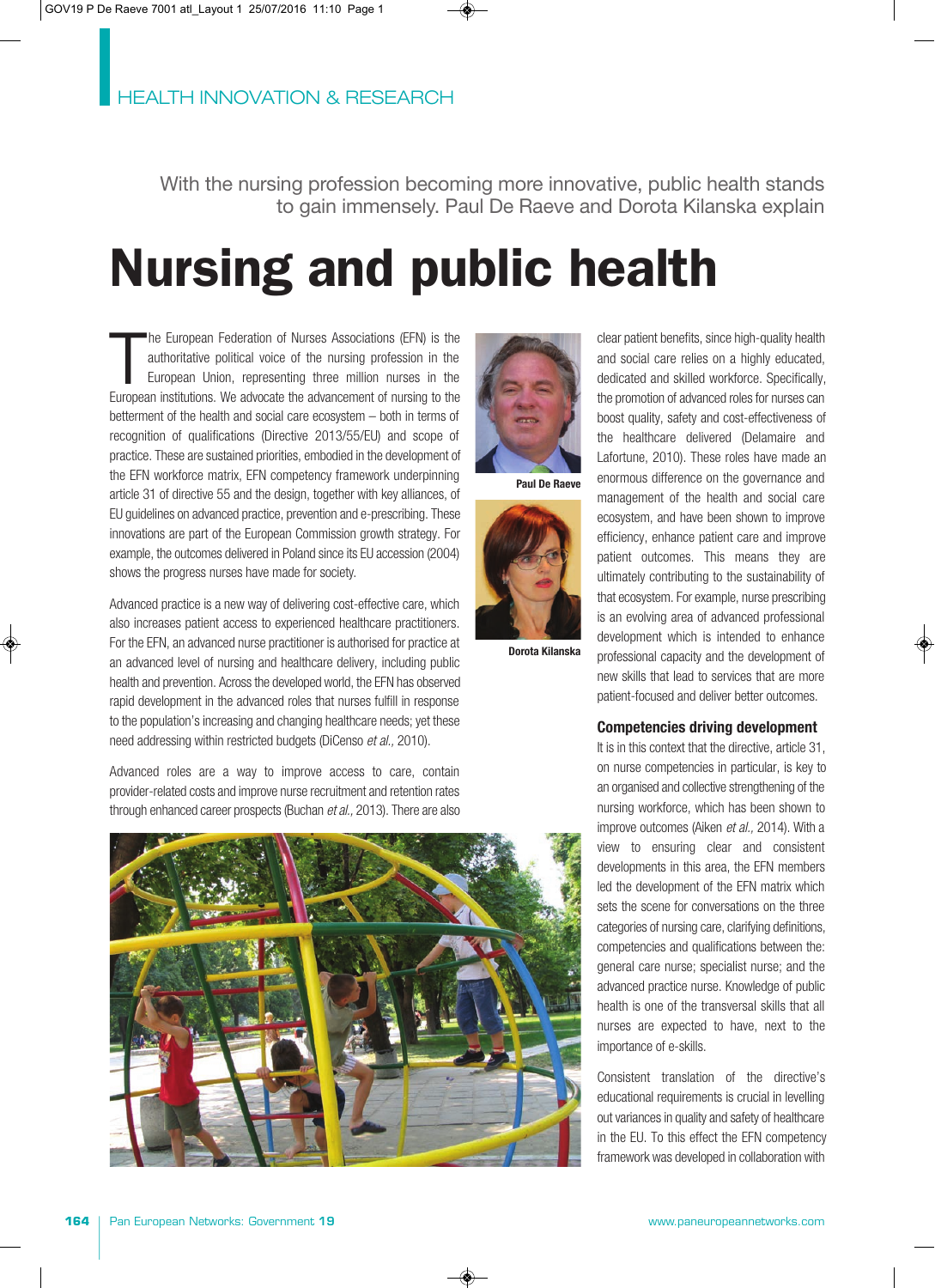

leading experts in education. It analyses the key nursing competencies expected of an EU nurse and translates them in a user-friendly guide complete with descriptions of what is to be achieved, the necessary education to be covered in the curricula, and a list of potential learning outcomes that would prove the acquisition of such competences.

A parallel initiative involved the development of guidelines for advance practice roles, fully appreciating that changes in education must be accompanied by changes in practice, organisation and policy. This guideline offers an evidence-based pathway to the deployment of e-health services for the introduction and development of advanced roles. It identifies the key steps to be taken and main issues to be considered. Importantly, it highlights the main context and process factors that are likely to act as barriers and facilitators to the process. The Guideline on Nurse Prescribing is as such a good example of an advanced practice, especially when it comes to combatting antimicrobial resistance (AMR). The innovation needs to respond to the societal challenges it is confronted with.

**Nurses play a key role in the school setting** 

## **Public health advances**

It is within this context that the guideline on prevention plays a crucial role in public health. Public health nurses are key within the modernisation of the European health and social ecosystems in which community care will get preferential treatment. According to the World Health Organization, public health "Refers to all organised measures (whether public or private) to prevent disease, promote health, and prolong life among the population as a whole. Its activities aim to provide conditions in which people can be healthy and focus on entire populations, not on individual patients or diseases. Thus, public health is concerned with the total system and not only the eradication of a particular disease."

It is important to highlight the general character of public health of which a close inter professional co-operation and collaboration is needed. For the promotion of public health the entirety of the health and social care workforce needs to work together, and be able to understand the strengths and limits of each separate profession that is active in the ecosystem. Nurses, physicians, pharmacists, physiotherapists and social workers all contribute in their own different way, and with their own different expertise, to educating and coaching the public towards a healthier life and wellbeing. However, somebody needs to lead, to manage, to make sure continuity of care is at the centre of integrated care, 24 hours, seven days a week, 365 days a year.

## **Poland's experience**

The Polish case illustrates how nurses with appropriate qualifications are needed for the design of an integrated health and social care ecosystem,